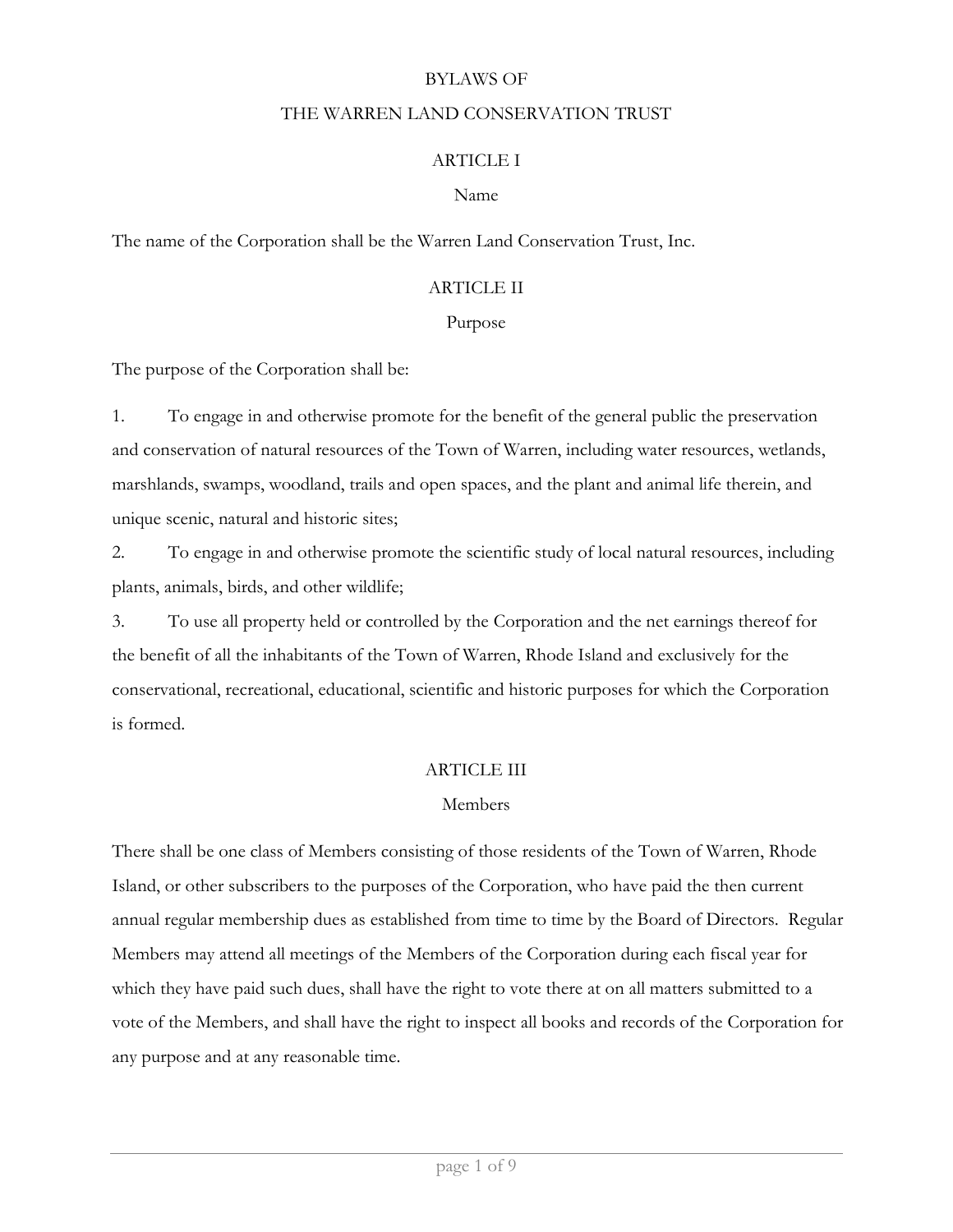The membership of a Member shall terminate upon his death or resignation. In addition, the membership of a regular Member shall terminate at the end of the fiscal year for which the Member has paid the prescribed dues, but shall be re-instated automatically upon payment of the dues for the current fiscal year.

## ARTICLE IV

## Location

1. The principal office of the Corporation shall have an address of P.O. Box 565, Warren, RI 02885, or at such address as the Board of Directors shall from time to time designate. The Board of Directors are granted full power and authority to change said principal office from one location to another.

2. The Corporation may have other offices, either within or without the State of Rhode Island, at such place or place as the Board of Directors from time to time may designate or the business of the Corporation may require.

### ARTICLE V

# Board of Directors

1. *Powers and Duties:* The business and affairs of the Corporation shall be managed by its Board of Directors in accordance with these Bylaws. The Board of Directors shall be vested with the power to control and manage the affairs, funds and finances of the Corporation. The Board of Directors may, in its discretion, appoint a depository or agent to manage the funds and property of the Corporation, and to make investments subject to its supervision as it deems necessary. The Corporation may appropriate funds it determines will effectuate the objectives of the Corporation. However, any such appropriations shall be consistent with the exempt purposes of the Corporation and shall not violate any of the provisions of Section  $501(c)(3)$  of the Internal Revenue Code, as amended, or related rules and regulations promulgated by the Internal Revenue Service.

2. *Enumeration:* The Board of Directors shall consist of not less than three (3) or more than thirteen (13) persons, including the four officers, all of whom must be Members of the Corporation in good standing.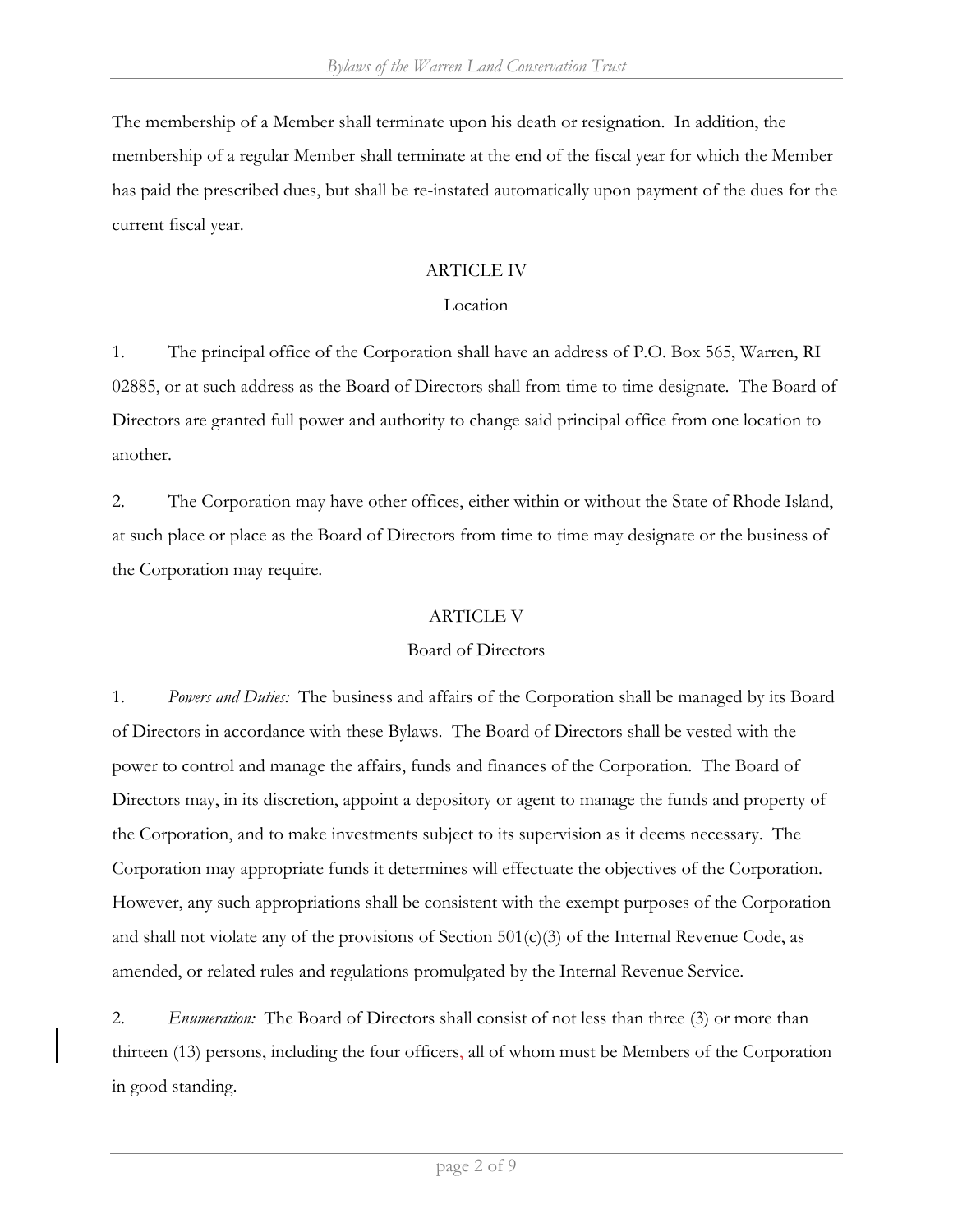3. *Election of Directors:* The first Board of Directors shall be elected at the organization meeting of the corporation. The first Board of Directors shall consist of nine (9) non-officer directors, the terms of three (3) of whom shall expire at the 1988 annual meeting, the terms of three (3) of whom shall expire at 1989 annual meeting, and the terms of three (3) of whom shall expire at the 1990 annual meeting. Thereafter, each Director shall be elected for a term of three (3) years with approximately one-third  $(1/3)$  of the terms of the Directors expiring each year. At each annual meeting, there shall be elected a number of Directors equal to the number of Directors whose terms expire as of that annual meeting, and each Director so elected shall serve for a term of three (3) years. A Director shall serve for the term for which the Director is elected and until the Director's successor is elected and qualified. The term of a Director who ceases to be a regular Member of the Corporation shall immediately terminate.

4. *Vacancies:* In the case of any vacancy in the Board of Directors by death, resignation, disqualification, or any other cause, the remaining Directors may elect a successor to serve until the next annual meeting of the Corporation.

5. *Board Meetings:* The Board of Directors shall meet upon call by the President or upon written request filed with the Secretary by any two (2) or more Directors. The Secretary shall give to each Director reasonable notice of the time and place of each meeting of the Board of Directors by mail or telephone at least five (5) days prior to the meeting. A quorum shall consist of a majority of the Board of Directors. Actions of the Board shall be determined by majority vote of those present in person or by proxy. The Board may adopt such rules and regulations for the conduct of these meetings and for the management of the Corporation as they may deem proper, not inconsistent with these Bylaws, the Articles of Incorporation and the laws of the State of Rhode Island.

6. *Meetings by Telecommunications:*Any or all Directors may participate in meetings of the Board of Directors, by means of conference, telephone, video or other electronic communications equipment by means of which all Directors participating may simultaneously hear each other during the meeting, and participation by such means shall constitute attendance in person at such meeting.

7. *Unanimous Consent:* In lieu of any regular or special meeting and vote of the Directors, the unanimous written consent of all Directors may be filed with the Secretary with respect to any action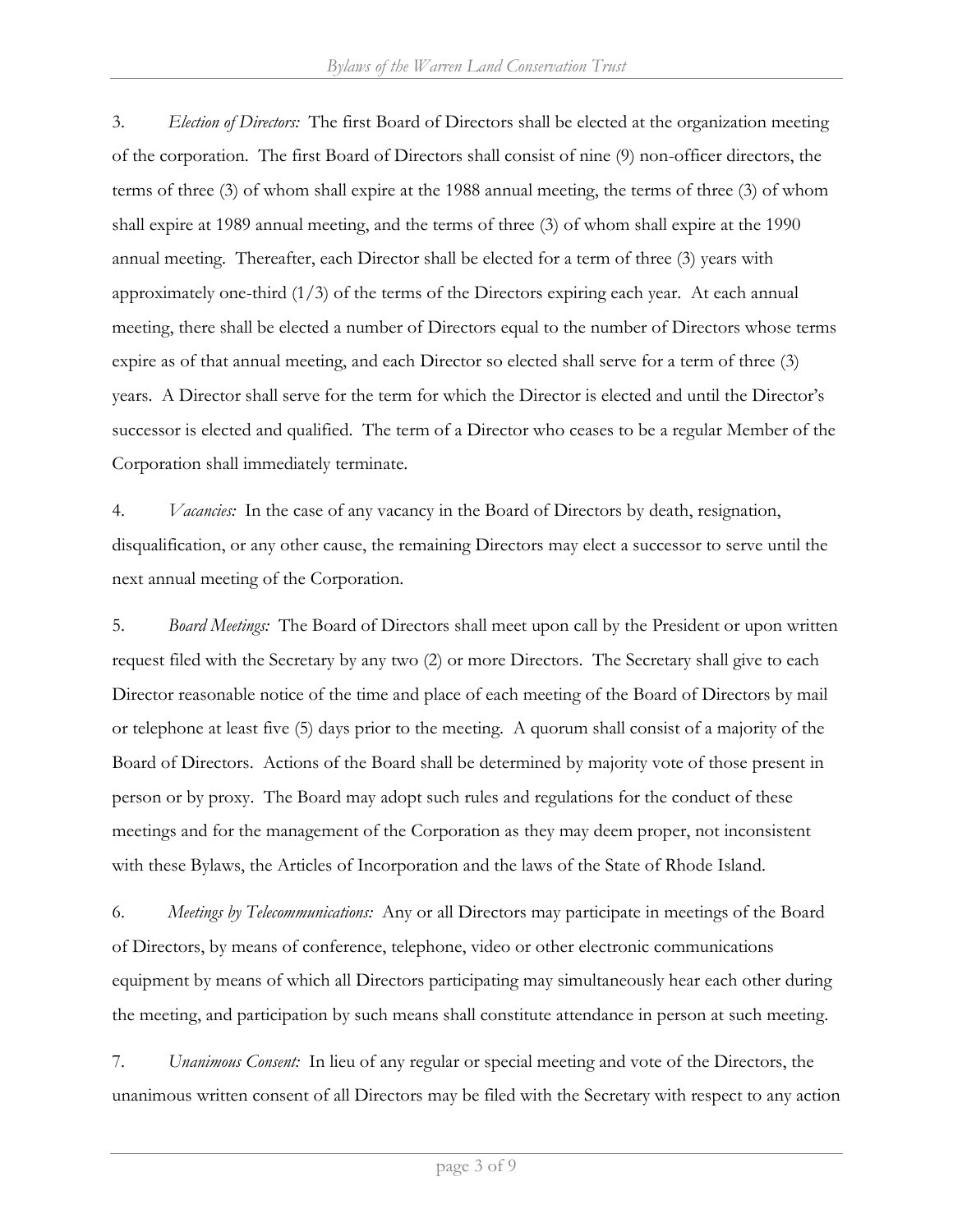taken or to be taken by the Directors, and said consents shall, when filed, have the same force and effect as a unanimous vote of the Directors.

8. *Nominations for Directors and Officers:* At least one (1) month before the annual meeting, the Board of Directors shall appoint a nominating committee which shall nominate one (1) person for each Officer and Director to be elected. Additional nominations for Officers and Directors may be made from the floor.

9. *Executive Committee:* The Board of Directors may create an Executive Committee and delegate to it such powers between meetings of the Board of Directors as the Board of Directors may deem to be in the interests of the Corporation.

10. *Emeritus Board:* The Board of Directors may elect Emeritus Board Members at a regular meeting of the Board of Directors. Emeritus Board Members shall serve at the pleasure of the Board of Directors, and shall have such authority or obligations as the Board of Directors may determine from time to time. Emeritus Board Members shall have the right to attend and to participate at Board of Directors meetings, but shall not have the right to vote at any such meeting.

# ARTICLE VI

### **Officers**

1. *Officers:* The Officers of the Corporation shall be President, Vice President, Treasurer, and Secretary, all of whom shall be Members of the Corporation. An Assistant Treasurer and an Assistant Secretary may be elected in addition to the foregoing Officers.

2. *Eligibility*: The President, Vice President, Secretary and Treasurer shall be chosen from the members of the Board of Directors, but the Assistant Secretary, if elected, and Assistant Treasurer, if elected, may be elected from Members of the Corporation who are not Directors.

3. *Election:* Officers shall be elected at each annual meeting of the Corporation. Officers shall serve for a term of one (1) year, which term shall expire at the annual meeting of the Members or until their successors have been elected and have qualified. There shall be no limit to the number of terms an officer may serve.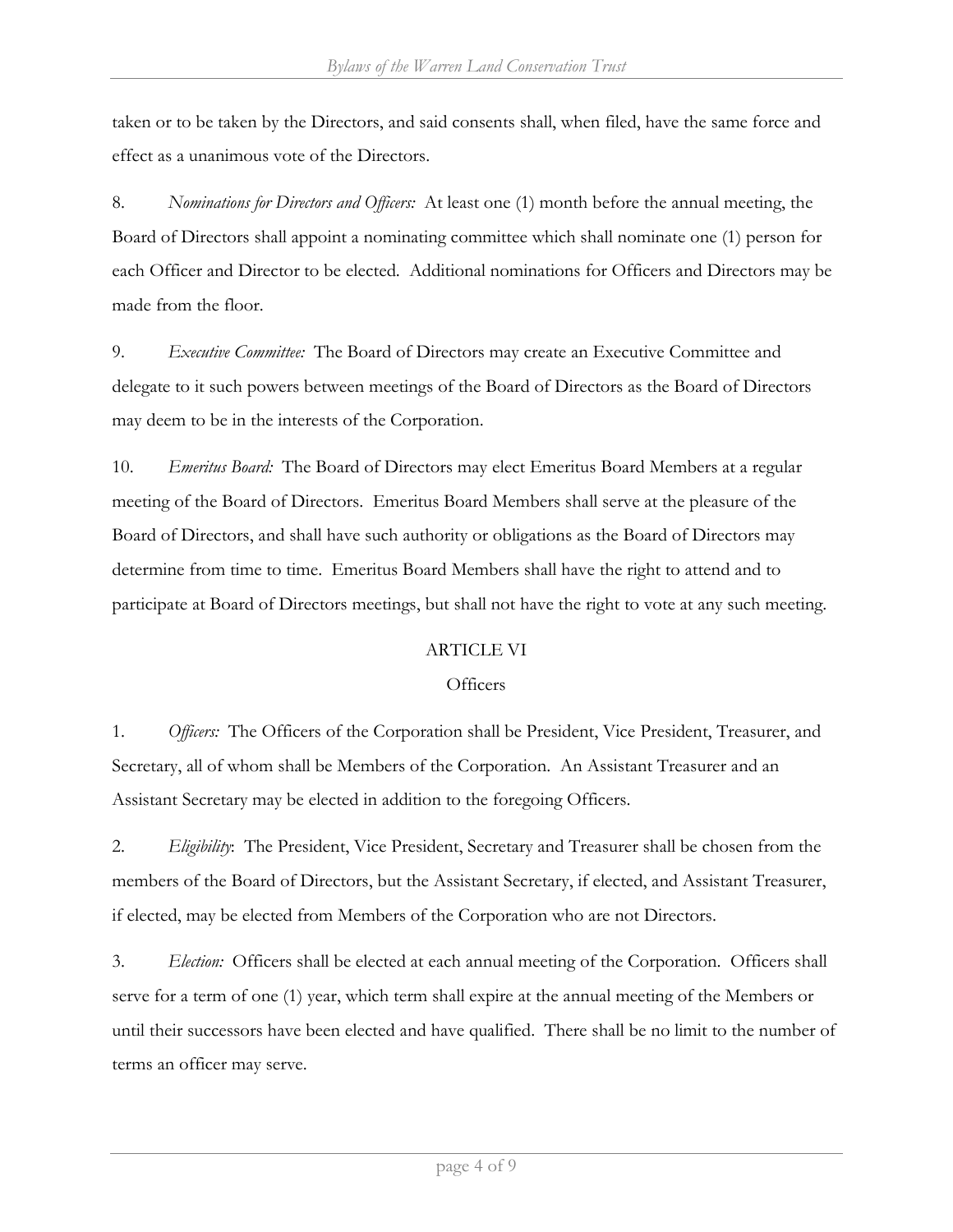4. *President:* The President shall exercise a general supervision over the affairs of the Corporation with the powers and duties customarily incident to the office. The President shall sign all contracts, deeds, mortgages, notes, leases, and other such instruments. The President shall preside at all meetings of the Board of Directors and Members of the Corporation. The President shall have the custody of and maintain records of all deeds.

5. *Vice President:* In the absence of the President or in the event the President is unable to perform duties of the President, the Vice President, unless otherwise voted by the Board of Directors, shall perform the duties of the President.

6. *Treasurer:* The Treasurer shall collect, take charge of and disperse the funds of the Corporation under the direction of the Board of Directors. The Treasurer shall keep accurate accounts of all transactions and present full statements thereof at each annual meeting of the Members and whenever requested by the Board of Directors. The Treasurer shall have the custody of and maintain records of all securities. The Treasurer shall perform all other duties imposed upon the Treasurer by law or the provisions of these Bylaws.

7. *Secretary:* The Secretary shall keep correct and complete books and records of account and shall keep minutes of the proceedings of its Members and Board of Directors; shall keep a record of the names and address of its Members entitled to vote; shall give notice of meetings and shall perform all other duties incident to the office of Secretary.

8. *Vacancies:* In case of any vacancy among the Officers by death, resignation, disqualification, or any other cause, the Board of Directors may elect a successor to hold office until the next annual meeting.

9. *Removal from Office:* Officers may be removed by the Board of Directors whenever in its judgment the best interests of the corporation would be served thereby, but such removal shall be without prejudice to the contract rights, if any, of the person so removed.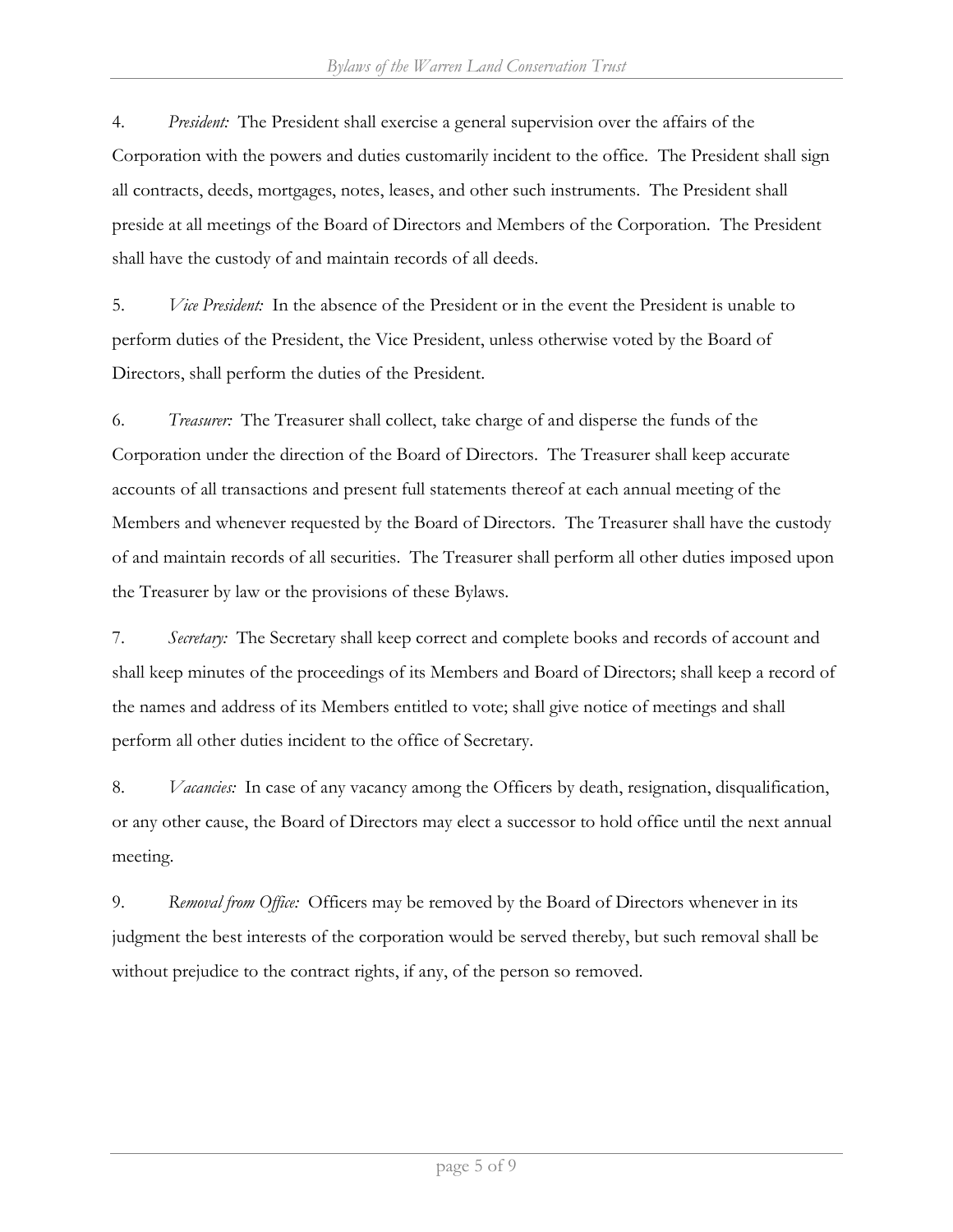### ARTICLE VII

## Meetings of the Corporation

1. *Annual Meeting:* The annual meeting of the membership shall be held on the second Tuesday in October, or as soon thereafter as possible at such time and at such place as the Board of Directors may determine, for the election of Officers and Directors, to receive the reports of the Officers and committee chairpersons, and the transacting of any other business which may legally come before the meeting. Business at any meeting of the Corporation shall be decided by a majority vote of the Members present in person or by proxy and voting, except as otherwise specified in these Bylaws.

2. *Special Meetings:* Special meetings of the Members of the Corporation shall be held at the call of the President, the Board of Directors, or upon petition in writing signed by fifteen (15) Members of the Corporation entitled to vote. Such meetings shall be held at a time and place determined by those calling the meetings.

3. *Notice:* Not less than seven (7) days prior to all annual and special meetings, the Secretary shall give notice of said meetings in one (1) or more newspapers with circulation in Warren or other electronic media, and by any other means that the Board of Directors deems necessary. The notice shall set forth the time, date, place, and business to be conducted at the meeting. If mailed, such notice shall be deemed to be delivered when deposited in the United States mail with postage thereon prepaid, addressed to the Member, or when sent by electronic mail or media, the date such notice is sent.

4. *Quorum:* At any annual or special meeting of the Members of the Corporation, fifteen (15) Members of the Corporation entitled to vote shall constitute a quorum. In the absence of a quorum, a majority of those Members present may reschedule the meeting for another date and time.

5. *Meetings by Telecommunications:* Any or all Members may participate in meetings of the Corporation, by means of conference, telephone, video or other electronic communications equipment by means of which all members participating may simultaneously hear each other during the meeting, and participation by such means shall constitute attendance in person as such meeting.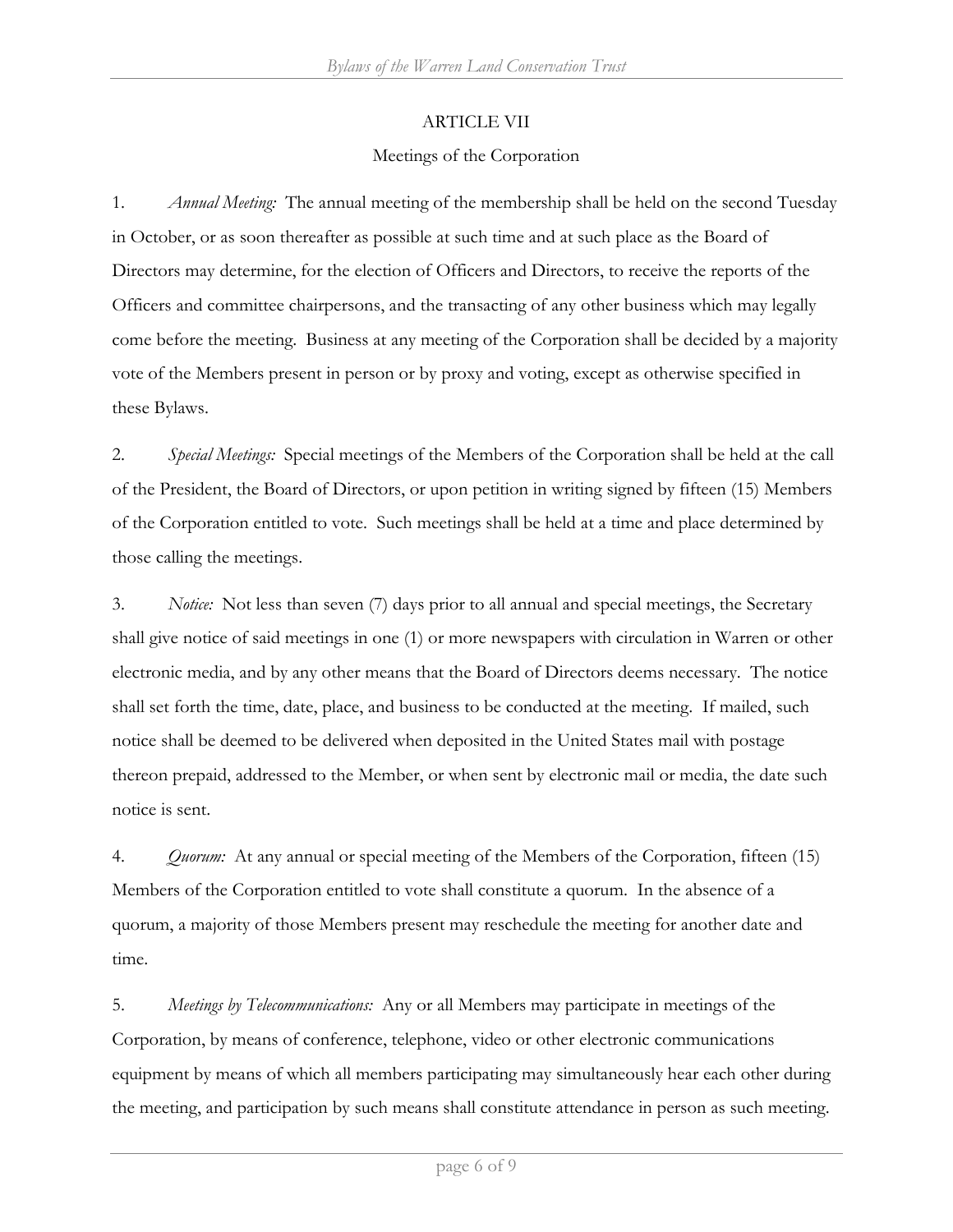# ARTICLE VIII

# **Committees**

1. *Formation and Dissolution:* Committees shall be formed or dissolved by a majority vote of the Board of Directors.

2. *Composition:* All committees shall be composed of at least but not limited to one (1) Member of the Board of Directors and as many Members of the Corporation as are deemed necessary for the effective functioning of the committee. The President shall appoint one (1) Member of the Board of Directors to each committee. It is the responsibility of this Member to oversee the activities of the committee, report back to the Board on these activities and report to the committee on Board actions as they relate to committee activity.

# ARTICLE IX

# Distribution of Assets

1. *No Distribution:* No part of the income, or of the assets of the Corporation shall ever be distributed to its Members, Officers or Directors, or any other private individual; provided that nothing herein shall restrict the right of the Corporation to reasonably compensate and reimburse such person or persons, for services rendered to the Corporation and expenses incurred on its behalf.

2. *Dissolution:* The Corporation may be dissolved only by a vote of two-thirds (2/3) of the Directors and two-thirds (2/3) of the active Members of the Corporation at a special meeting called for that purpose. Members shall be given at least 30 days written notice that dissolution is to be considered at such special meeting. Upon dissolution of the Corporation, the assets remaining after payment of all liabilities shall be distributed to charitable or educational organizations exempt under Section 501(c)(3) of the Internal Revenue Code, as amended in such proportions and amounts as the Board of Directors shall determine.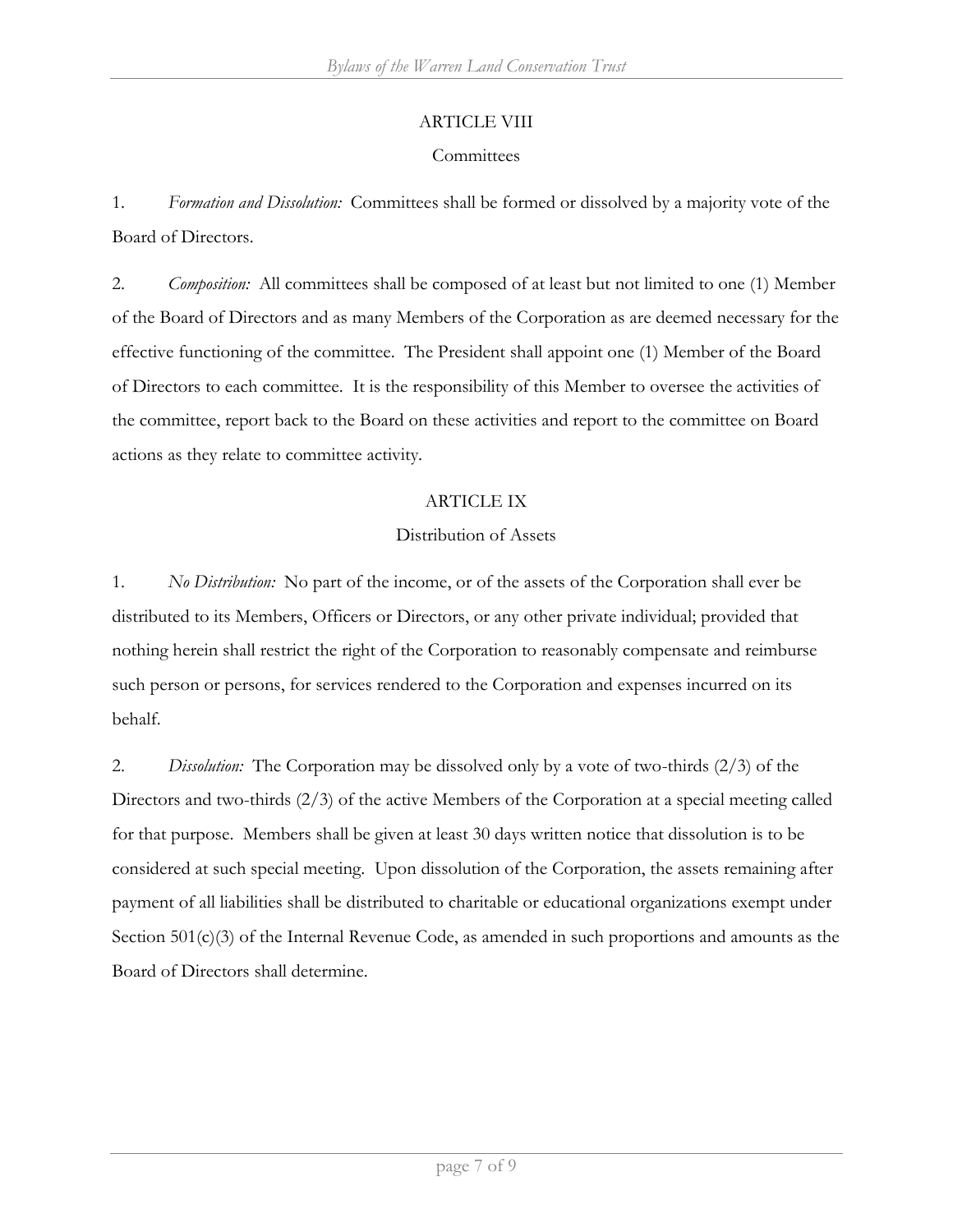## ARTICLE X

## Prohibitions

Notwithstanding any other provision of these By-Laws, no Member, Officer, employee, Director or representative of this Corporation shall take any action or carry on any activity by or on behalf of the Corporation not permitted to be taken or carried on by an organization exempt under Section 501 (c) (3) of the Internal Revenue Code and its Regulations, as they now exist or may hereafter be amended, or by an organization contributions to which are deductible under Section 170 (c) (2) of such Code and Regulations as they now exist or as they may hereafter be amended.

## ARTICLE XI

## Indemnification

The Corporation shall indemnify Directors, Officers, employees and agents of the Corporation to the maximum extent permitted by law.

## ARTICLE XII

### Seal

The Board of Directors shall decide whether or not the corporation shall have a corporate seal and shall have the power to determine the form and style thereof.

### ARTICLE XIII

# Amendments/Procedure

1. *Certificate of Incorporation and Bylaws:* The Certificate of Incorporation and the Bylaws of the Corporation may be amended at any time by adoption of a resolution by the affirmative vote of at least two-thirds (2/3) of the Members present and entitled to vote thereon at any meeting called for that purpose and at which a quorum is present. Members must be given at least 30 days written notice of the proposed amendments to Bylaws of the Corporation.

2. *Limitation of Power to Amend:* Anything herein to the contrary notwithstanding, no change shall be made in these Bylaws, which will adversely affect the exempt status of the Corporation under Section 501(c)(3) of the Internal Revenue Code, or its status as a non-profit corporation under the laws of the State of Rhode Island.